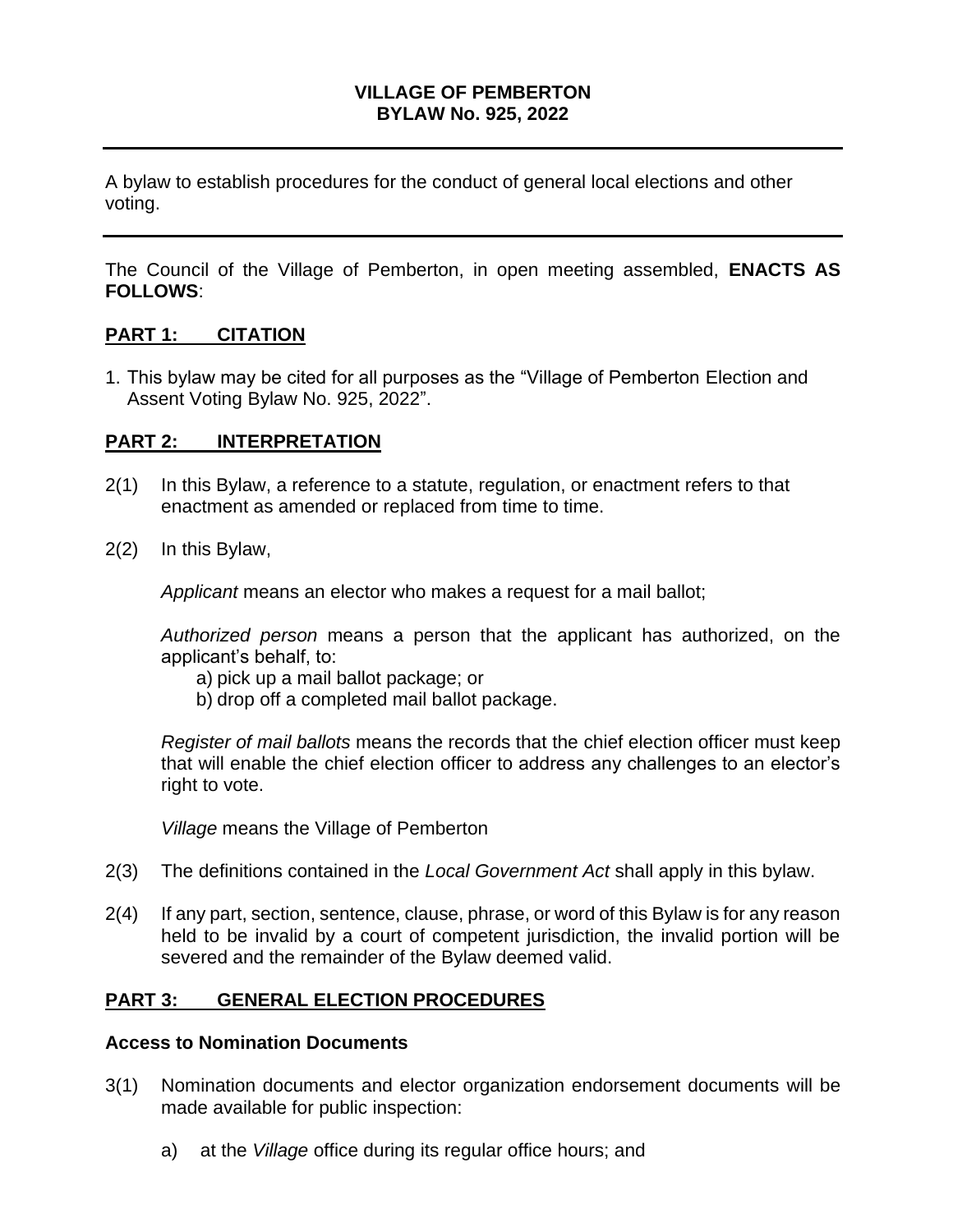b) on the *Village* website

from the time of delivery until thirty (30) days after the declaration of election results.

#### **Voter registration**

- 3(2) Registration of electors is limited to:
	- a) registration at the time of voting or,
	- b) by mail in conjunction with mail ballot voting.

#### **Scrutineers**

- 3(5) The following restrictions apply to scrutineers permitted under sections 120 and 181 of the *Local Government Act* to be present at a voting place:
	- a) cellular phones may not be turned on; and
	- b) other electronic devices may not be used.

## **Part 4: ADVANCE VOTING OPPORTUNITIES**

- 4 (1) In addition to the advance voting opportunity on the tenth day before general voting day, a second advance voting opportunity shall be held on the third day before general voting day from 8:00am to 8:00pm at a location to be established by the chief election officer.
- 4 (2) The chief election officer may establish additional dates for voting opportunities in advance of general voting days and designate the voting places and voting hours for these voting opportunities.

### **Part 5: MAIL BALLOT VOTING**

- 5 (1) Voting may be done by mail ballot.
- 5 (2) The chief election officer may establish time limits in relation to voting by mail in addition to those set out in this section.

### **Application Procedure**

- 5 (3) An applicant shall apply for a mail ballot by giving their name and address to the chief election officer during the period:
	- a) commencing fourteen (14) days before the first advance voting day; and
	- b) ending at 4:00pm on general voting day.
- 5 (4) Upon the applicant making a request for a mail ballot, the chief election officer shall, between the time when the ballots are ready and 4:00pm on general voting day,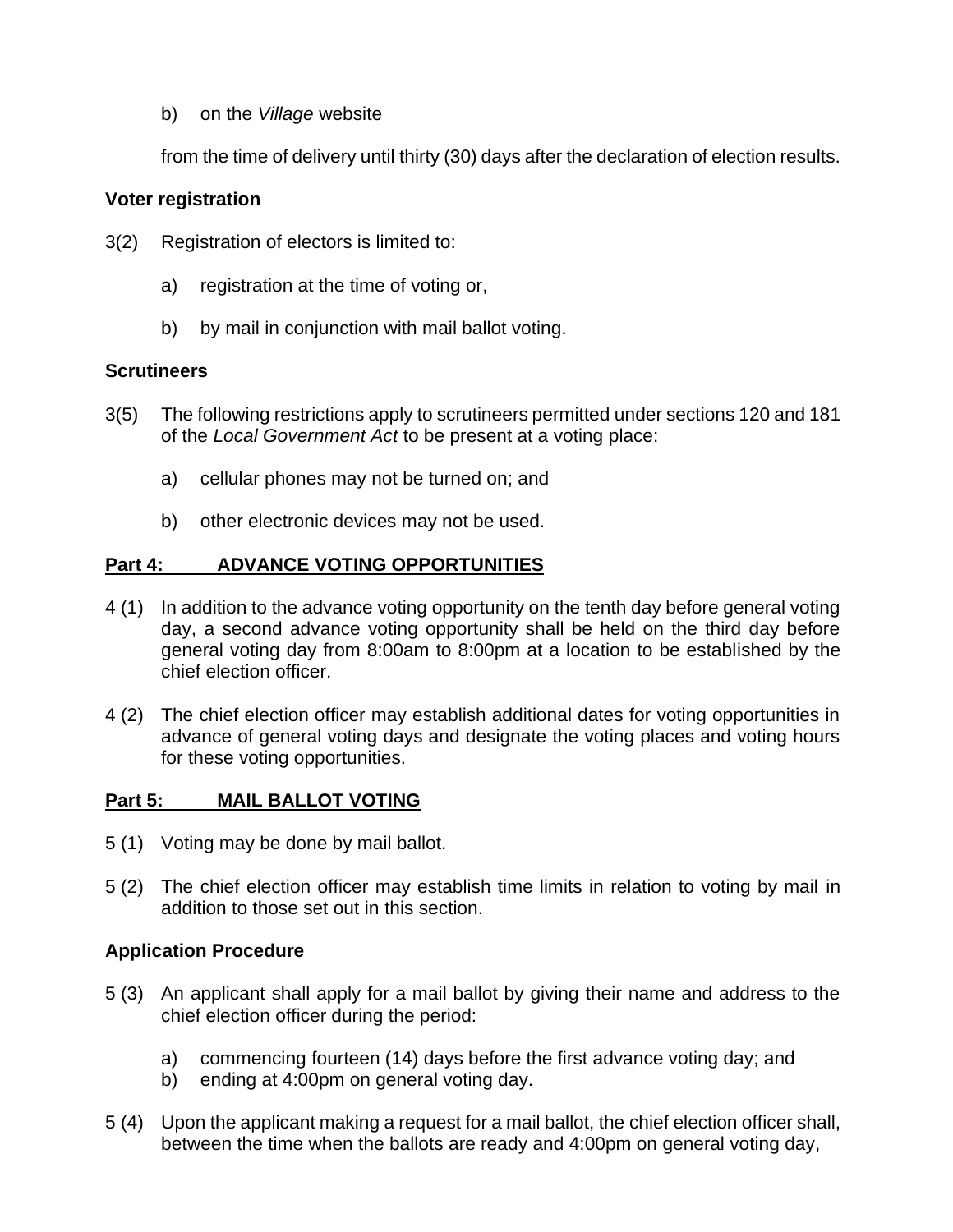- a) make available to the applicant, a mail ballot package which contains:
	- i. the content set out in section 110(7) of the *Local Government Act*;
	- ii. additional instructions;
	- iii. a statement advising the elector that the elector must meet the eligibility criteria to vote; and
	- iv. a statement that the elector must attest to their eligibility to vote.
- b) record in the register of mail ballots, and, upon request, make available for inspection:
	- i. the name and address of the elector to whom the mail ballot package was issued; and
	- ii. any other information that the chief election officer deems helpful to maintain the register of mail ballots.
- 5 (5) As per the applicant's direction, the chief election officer may distribute the mail ballot package in any of the following ways:
	- a) sending the mail ballot package by Canada Post;
	- b) sending the mail ballot package by courier at the expense of the applicant;
	- c) having the mail ballot package picked up by the applicant at a designated time and location; or
	- d) having the mail ballot package picked up by an authorized person at a designated time and location.
- 5 (6) The chief election officer may request that the authorized person show identification and sign a form before providing the authorized person with the mail ballot package.

### **Voting Procedure**

- 5 (7) To vote by a mail ballot, the elector shall mark the ballot in accordance with the instructions contained in the mail ballot package provided by the chief election officer.
- 5 (8) After marking the ballot, the elector shall:
	- a) place the ballot in the secrecy envelope provided and seal the secrecy envelope;
	- b) place the secrecy envelope in the certification envelope, complete and sign the certification printed on such envelope, and then seal the certification envelope;
	- c) place the certification envelope, together with a completed elector registration application, in the outer envelope, and then seal the outer envelope; and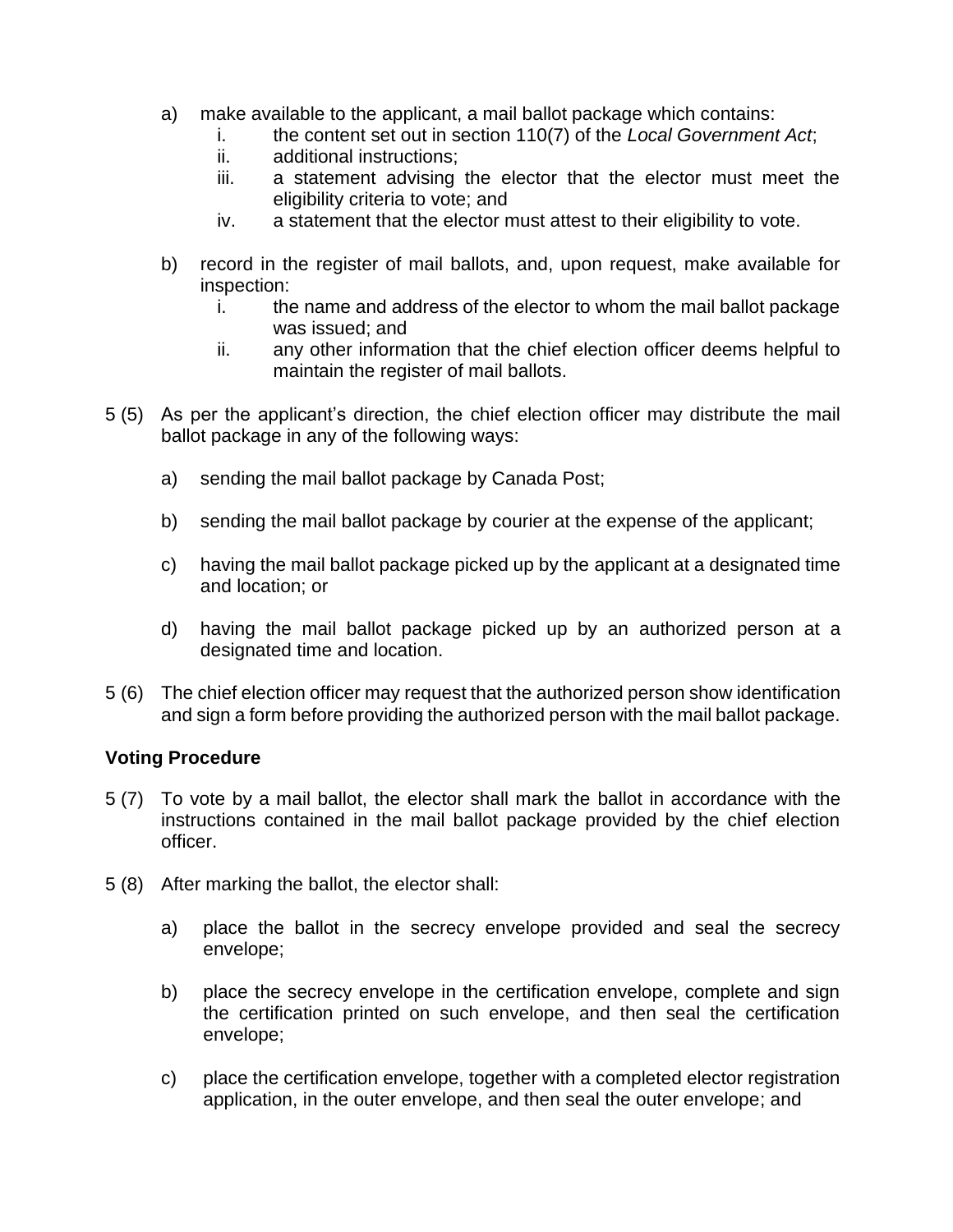d) mail, or have delivered, the outer envelope and its contents to the chief election officer at the address specified so that it is received by the chief election officer no later than the close of voting on general voting day.

## **Ballot Acceptance or Rejection**

- 5 (9) Until 9:00am on the day before general voting day, the chief election officer shall, upon receipt of the mail ballot return envelope and its contents:
	- a) immediately record the date of receipt in the register of mail ballots; and
	- b) open the return envelope.
- 5 (10) When the chief election officer examines the mail ballot certification envelope, the chief election officer shall:
	- a) confirm the identity of the elector as an applicant on the register of mail ballots;
	- b) determine the fulfilment of the requirements in section 70 of *the Local Government Act* and the completeness of an application to register; and
	- c) determine the completeness of the certification envelope.
- 5 (11) If the chief election officer is satisfied that the elector has met the requirements in section 5(10), the chief election officer shall:
	- a) mark the certification envelope as "accepted", and
	- b) place the accepted certification envelope with the other accepted certification envelopes.
- 5 (12) If the chief election officer determines that:
	- a) the chief election officer is not satisfied as to the identity of the elector; or
	- b) the elector has not completed the application to register property,

the chief election officer shall mark the certification envelope as "rejected", indicate the reason for the rejection and set aside the rejected certification envelope unopened.

- 5 (13) The chief election officer shall retain in their custody all accepted and unaccepted certification envelopes.
- 5 (14) After 9:00am on the day before general voting day, the chief election officer, in the presence of at least one (1) other person, including any candidate representatives, shall:
	- a) deal with any challenges to the electors involving the accepted certification envelopes;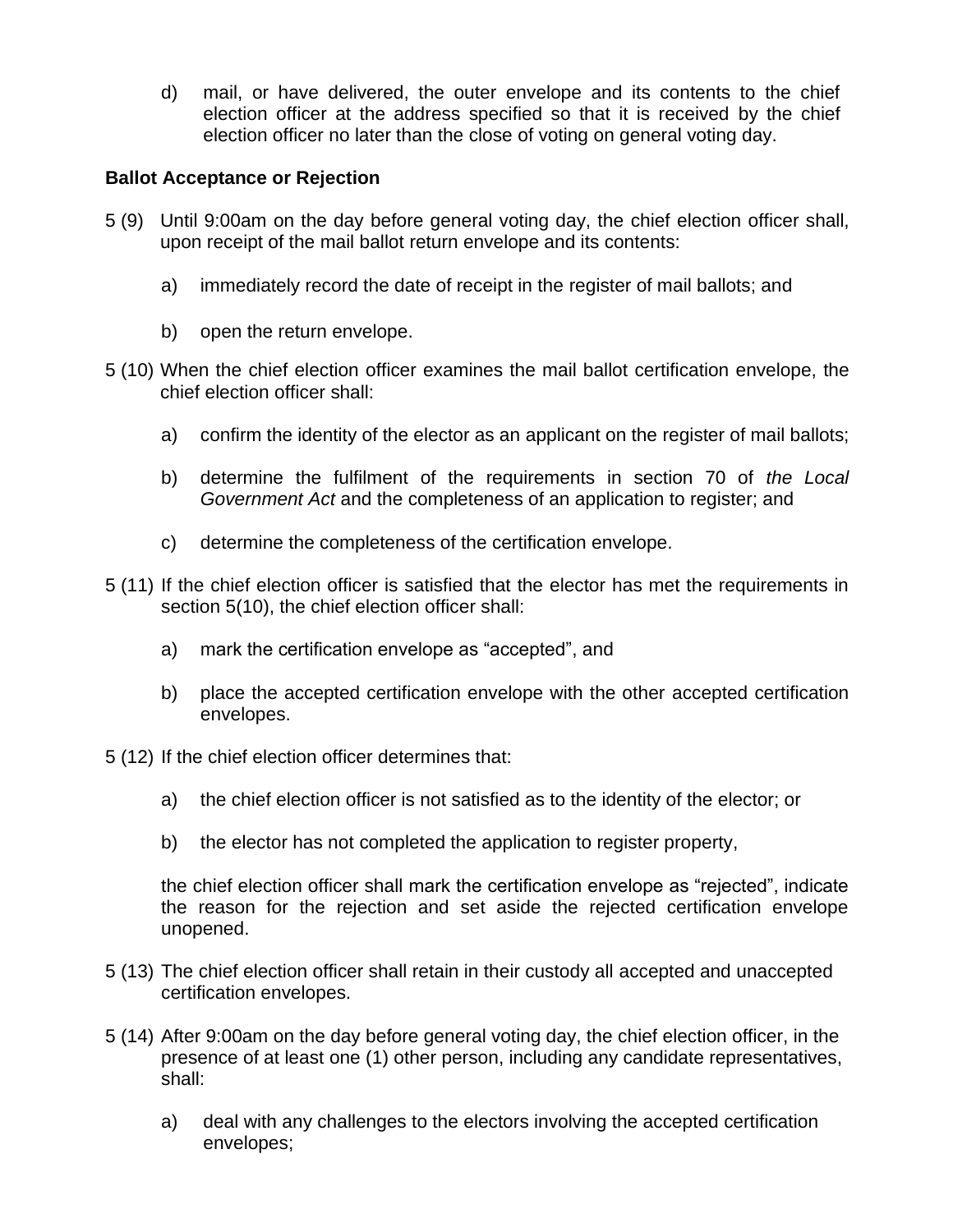- b) open the certification envelopes;
- c) remove the secrecy envelopes containing the ballots; and
- d) place the secrecy envelope containing the ballot in the ballot box.
- 5 (15) If the chief election officer receives a return envelope with its contents after 9:00am on the day before general voting day but before the close of general voting, the chief election officer shall:
	- a) handle those return envelopes in accordance with section 5(9) at the time that the chief election officer receives the return envelopes;
	- b) retain all certification envelopes until the close of general voting day;
	- c) process the accepted certification envelopes in accordance with sections 5(10) through 5(14) after the close of general voting day.
- 5 (16) As soon as possible after all the secrecy envelopes have been placed in the ballot box, in the presence of at least one (1) other person and any candidate representatives, the chief election officer shall supervise:
	- a) the opening of the ballot box;
	- b) the opening of the secrecy envelopes, and
	- c) the counting of the ballots in accordance with the provisions of the *Local Government Act*.
- 5 (17) If the chief election officer receives a return envelope with its contents after the close of general voting day, the chief election officer shall:
	- a) mark the return envelope as "rejected";
	- b) indicate the reason why the return envelope was rejected on the return envelope; and
	- c) place the unopened return envelope with the other rejected return envelopes.

### **Challenge of Elector**

5 (18) A person who qualifies under section 126 of the *Local Government Act* may challenge the right of a person to vote by mail ballot on the grounds set out in section 126 of the *Local Government Act* up until 9:00am on the day before general voting day.